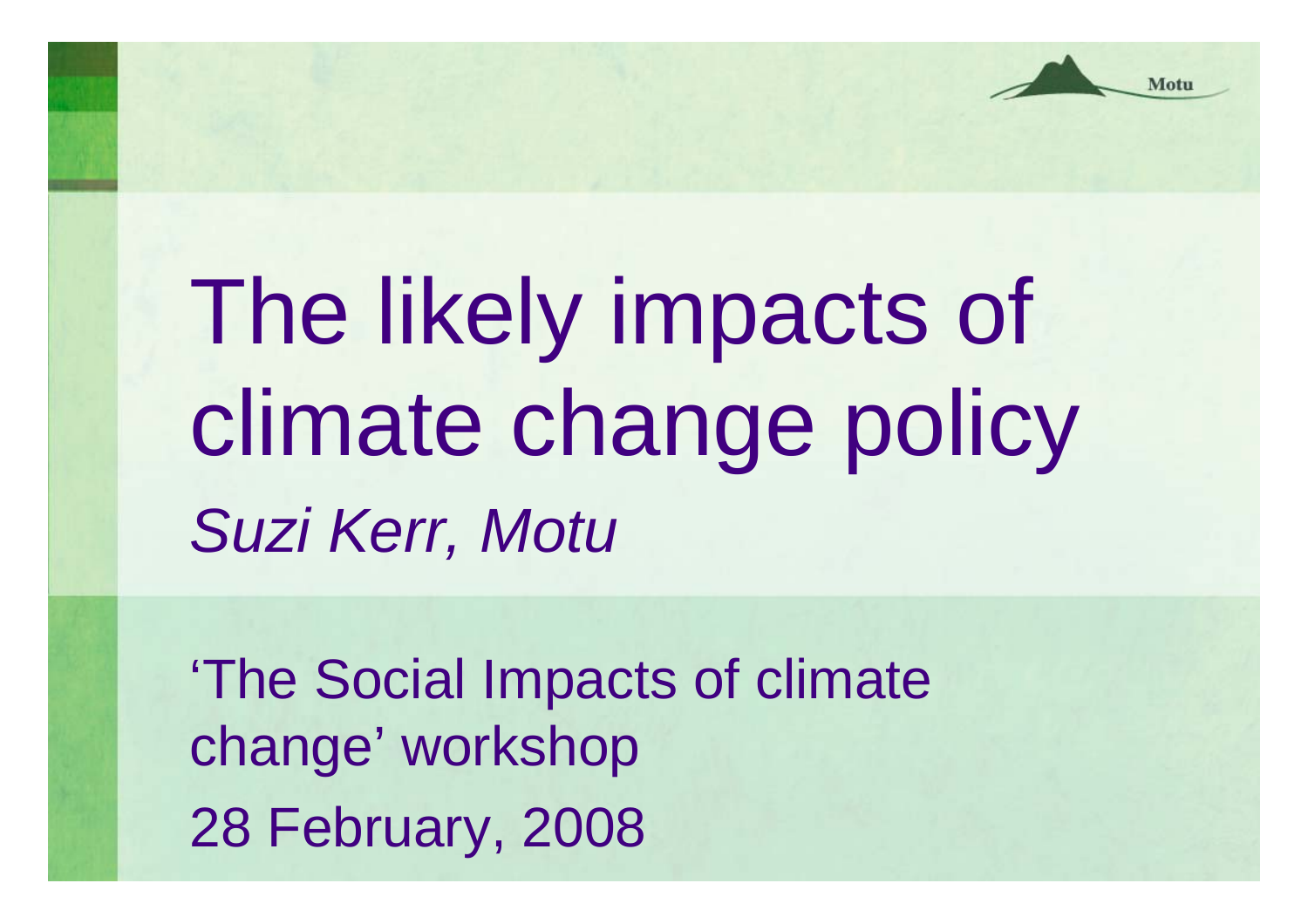# What do we know about the likely impacts?

#### • Employment

- Total
- **Hart Communist Communist Communist** By sector; region and occupation group
- Prices
	- CPI
	- –**Electricity**
	- Liquid fuel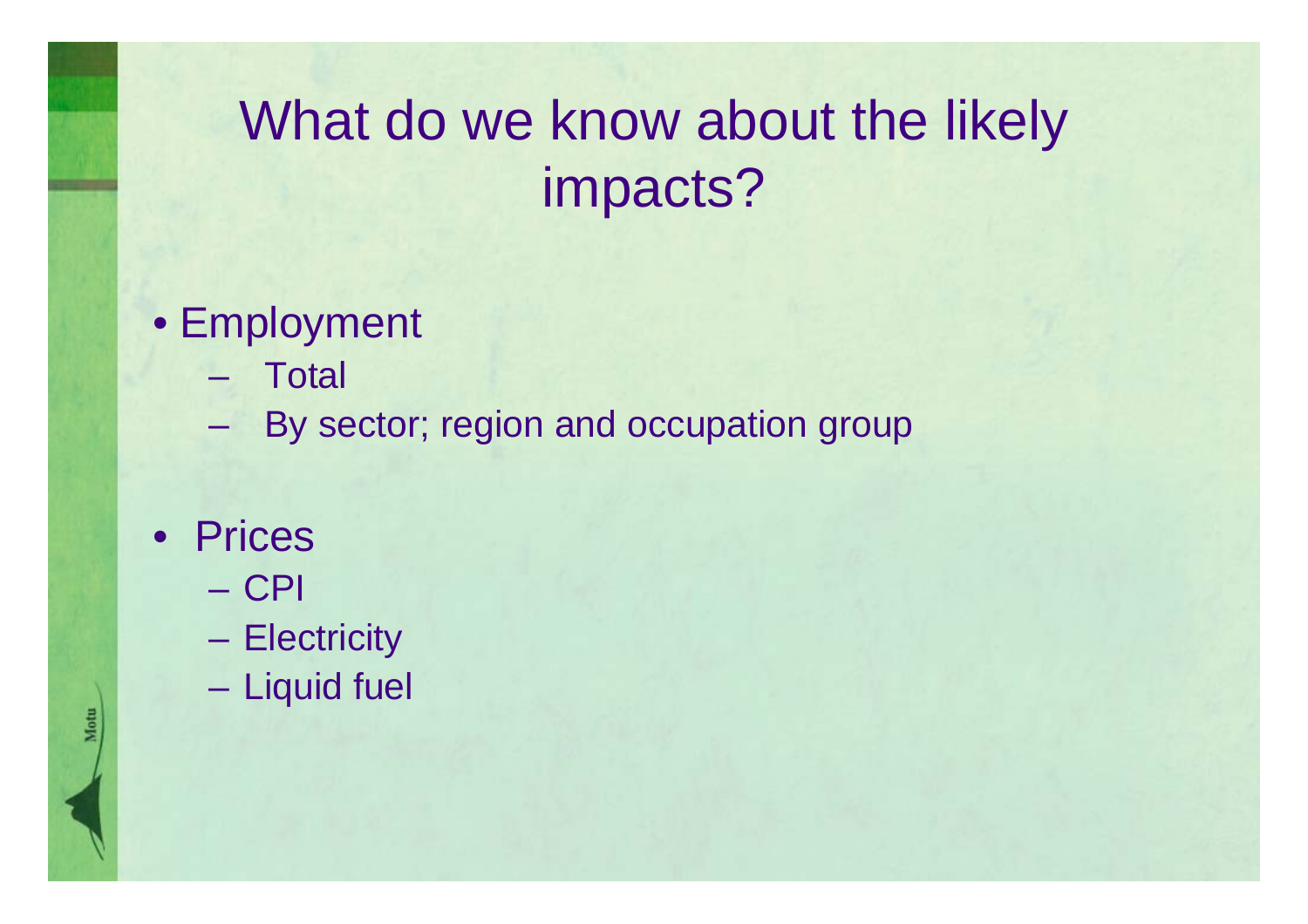### Employment Impacts

#### **Methodology**

Run general equilibrium model (Infometrics) with:

- –fixed wages and capital costs
- C price \$25
- no free allocation or leakage protection
- all sources and gases

Find measure of transitional 'employment pressure' by sector– could affect jobs or wages Spread by region and occupation Compare with other experiences of employment **shifts**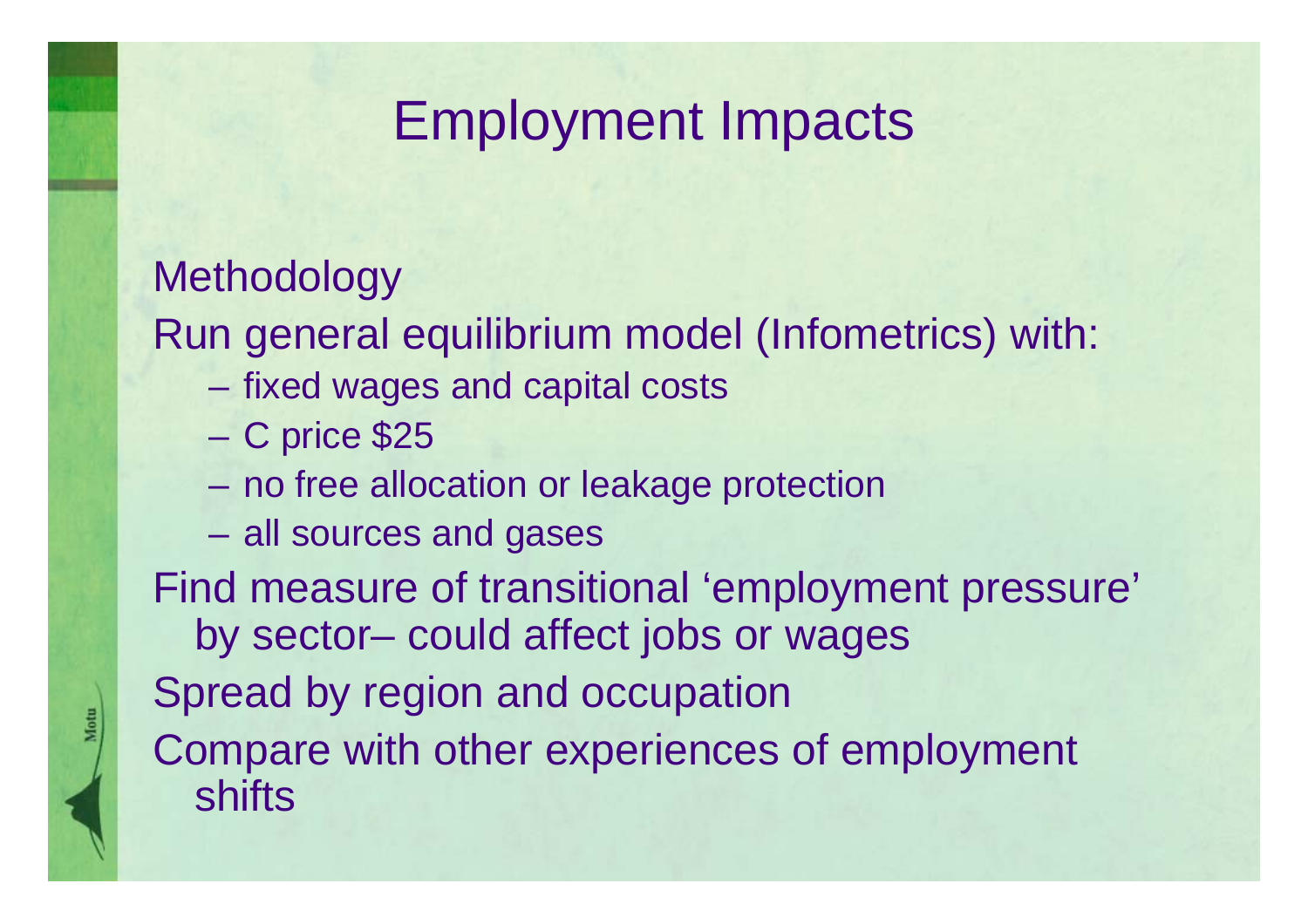## **Employment Impacts**

86 – 91 91-96 96-01 ETS?**Total** -7.6% 13.9% 6.2% -2.5%Fairly even spread across sectors, regions and **occupations** 

#### May understate total impact:

- exchange rate can change
- capital stock too flexible
- **Line Common** low C price
- –no macroeconomic impacts
- bias towards even spread
- plants may close not contract.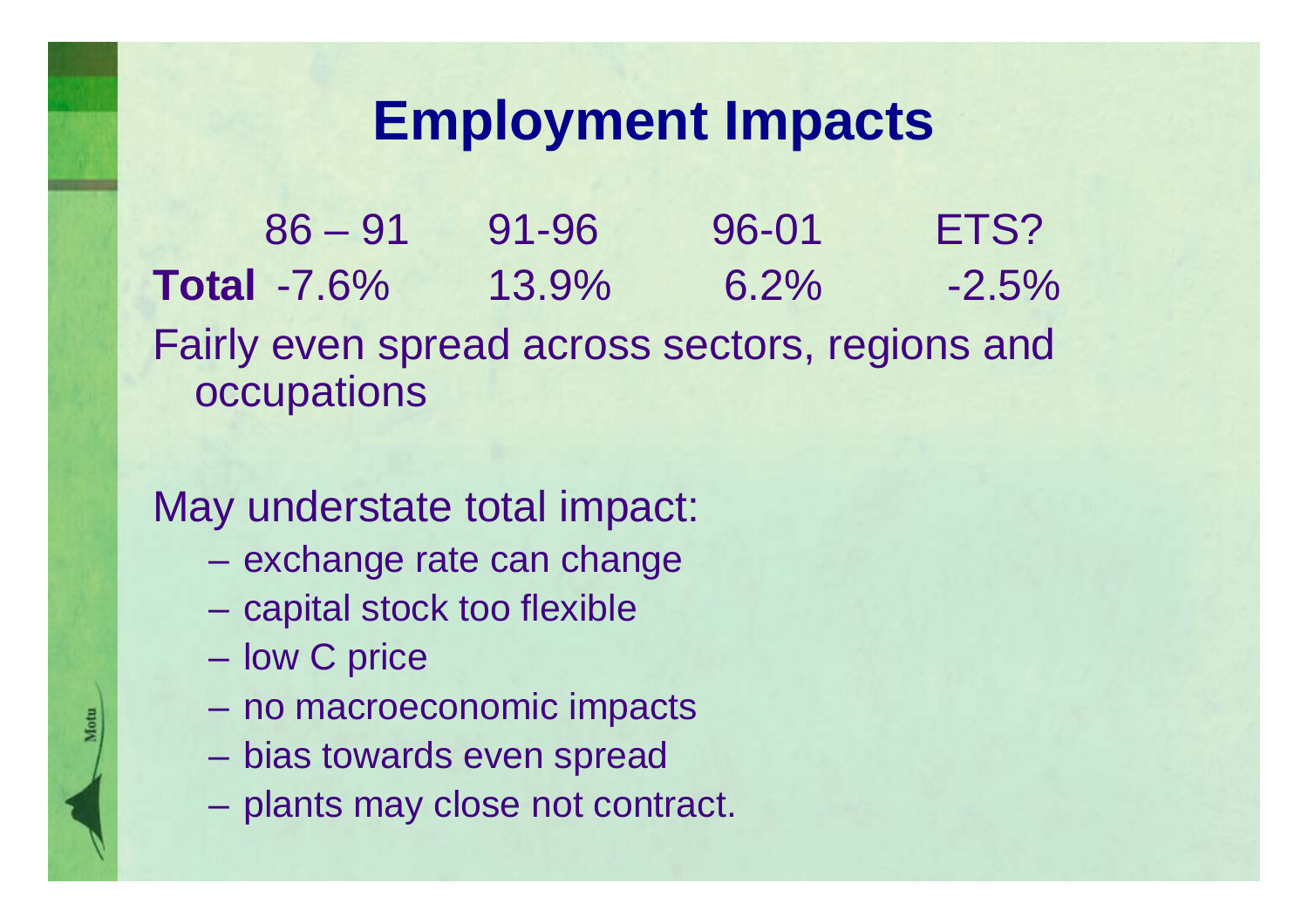

### **Employment impacts**

May overstate total impact: **Hart Committee** wages may be flexible;

- –gradual introduction;
- **Holland** Company some free allocation;
- leakage protection possible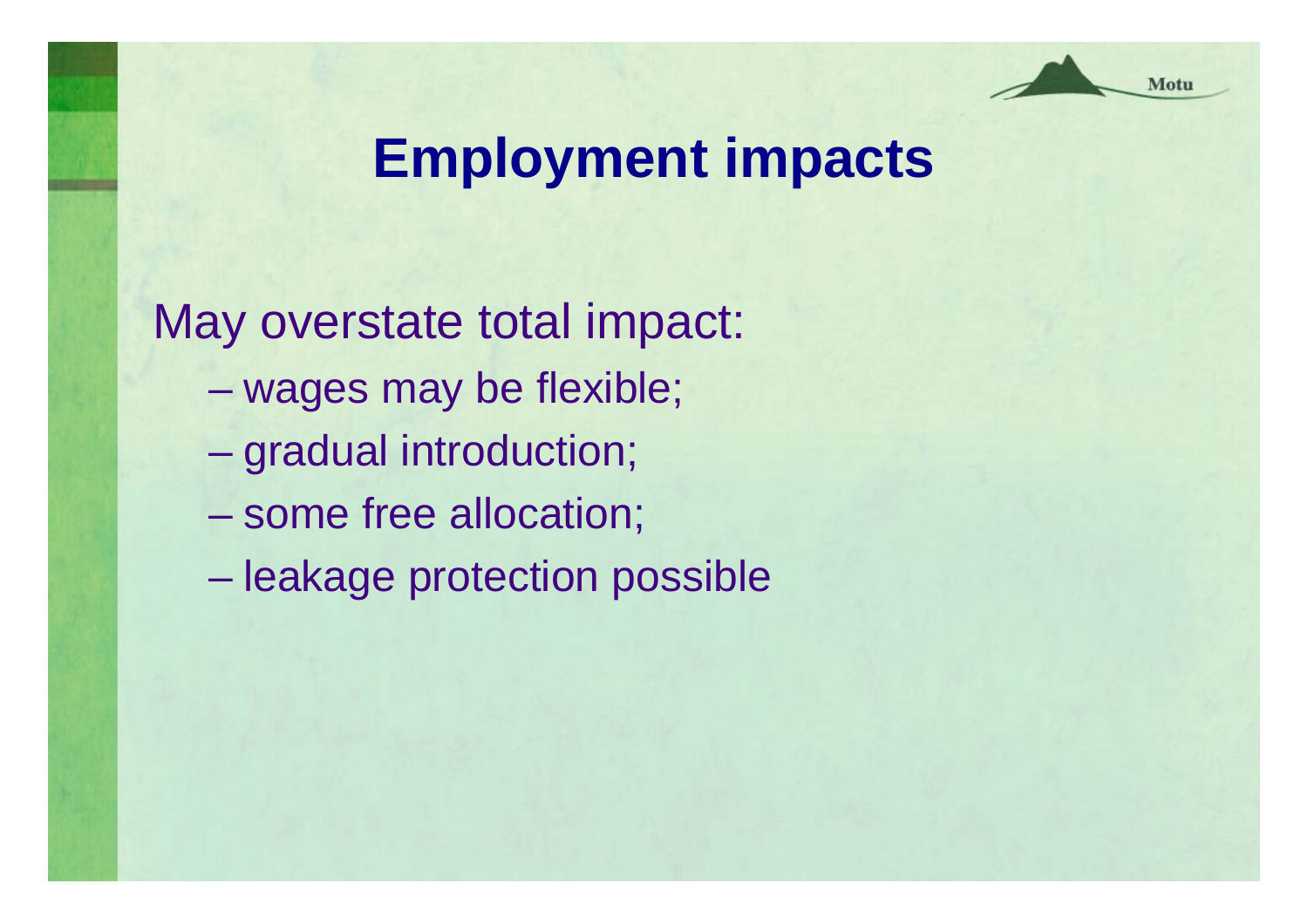# Employment impacts in context

|                                            | 86-91                    |          |
|--------------------------------------------|--------------------------|----------|
|                                            | % change over ETS impact |          |
|                                            | 5 years                  |          |
| Food, Beverages & Tobacco                  | $-16.5%$                 | $-2.4\%$ |
| <b>Textiles, Leather &amp; Apparel</b>     | $-36.0\%$                | $-5.7%$  |
| Wood and wood products                     | $-20.2\%$                | $-3.3%$  |
| Paper and paper products                   | $-30.1\%$                | $-4.2%$  |
| Printing, Publishing and Allied Industries | $-13.5%$                 | $-3.5%$  |
| Industrial and Other Chemicals             | $-33.5%$                 | $-4.3%$  |
| <b>Rubber &amp; Plastic Products</b>       | $-23.7%$                 | $-2.2%$  |
| Non-Metallic Mineral Products              | $-39.9\%$                | $-3.5%$  |
| <b>Basic Industries</b>                    | $-11.5%$                 | $-6.5%$  |
| <b>Fabricated Metal Products</b>           | $-31.7%$                 | $-2.5%$  |
| <b>Machinery and Equipment</b>             | $-36.0\%$                | $-2.7%$  |
| <b>Other Manufacturing Industries</b>      | $-10.7%$                 | $-3.2%$  |
| <b>ALL MANUFACTURING</b>                   | $-26.3%$                 | $-3.1%$  |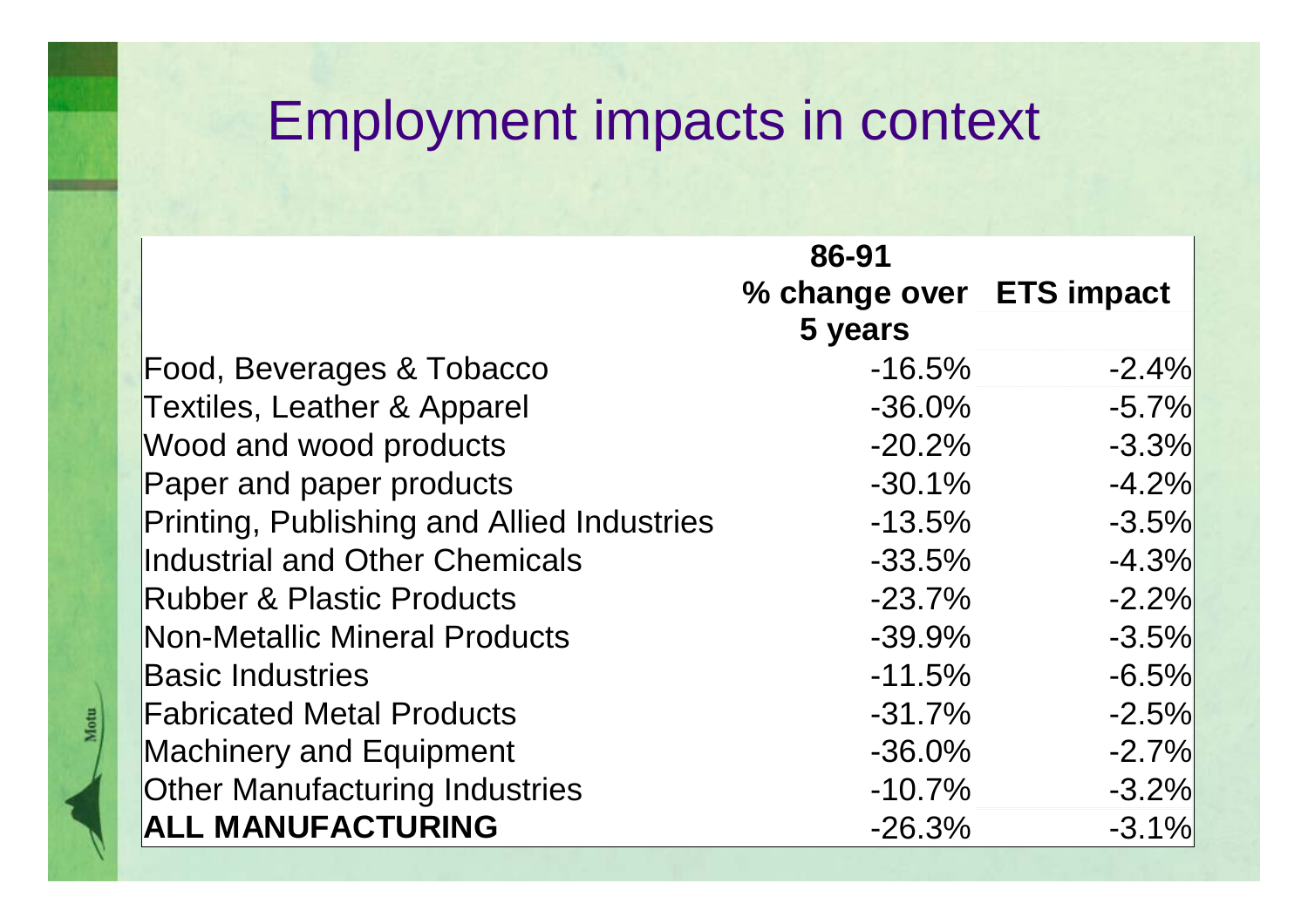#### Motu

### Employment impacts in context

Job turnover: around 15% of jobs created and destroyed each year simply because of the dynamics of the economy

Some of these changes will not require movements between sectors and may be reemployment of the same people in the same place to do similar things.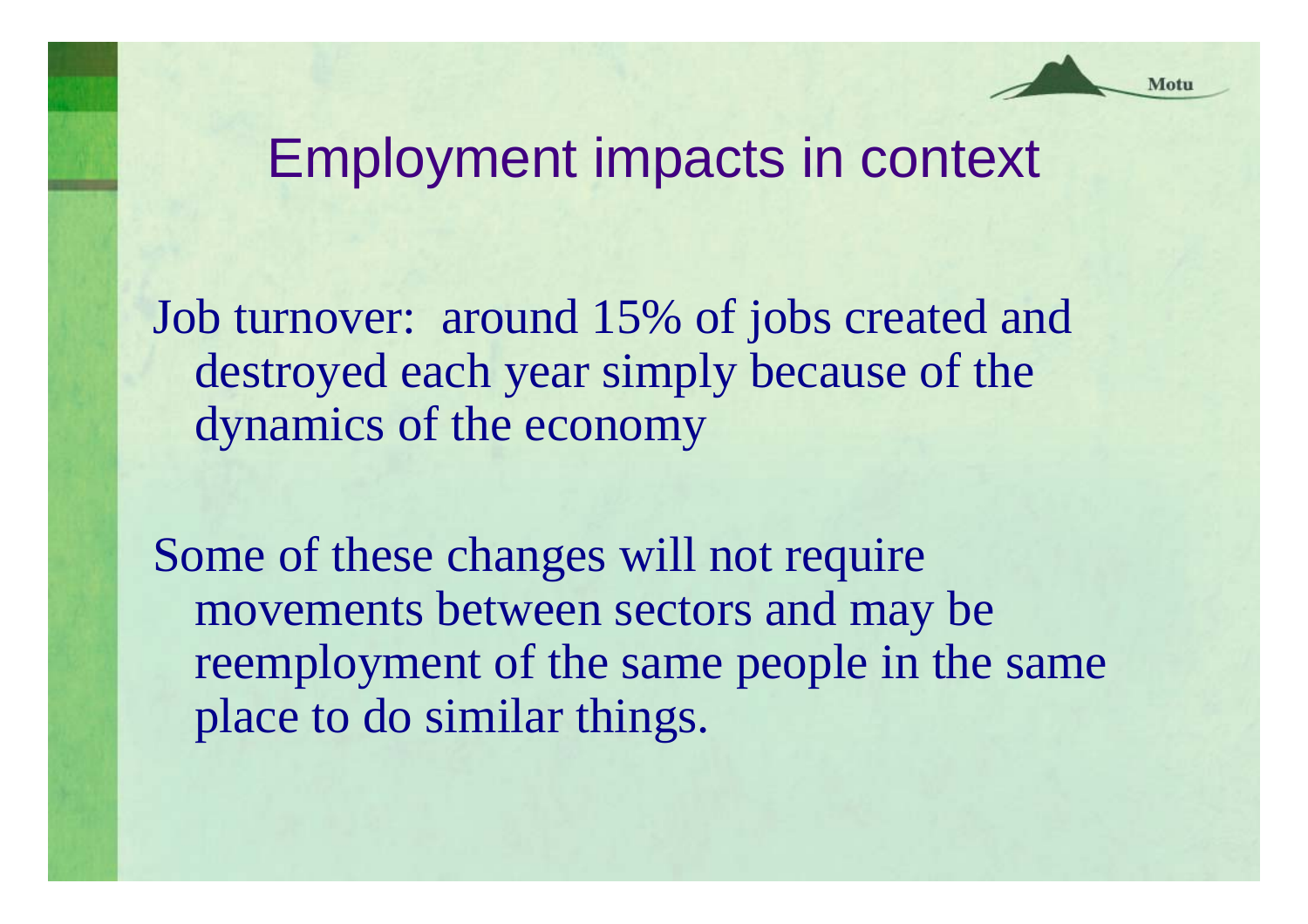Prices

The Reserve Bank estimates that a carbon price of NZ \$21 per tonne will add:

• 0.25% to inflation in 2009

• 0.35% in 2010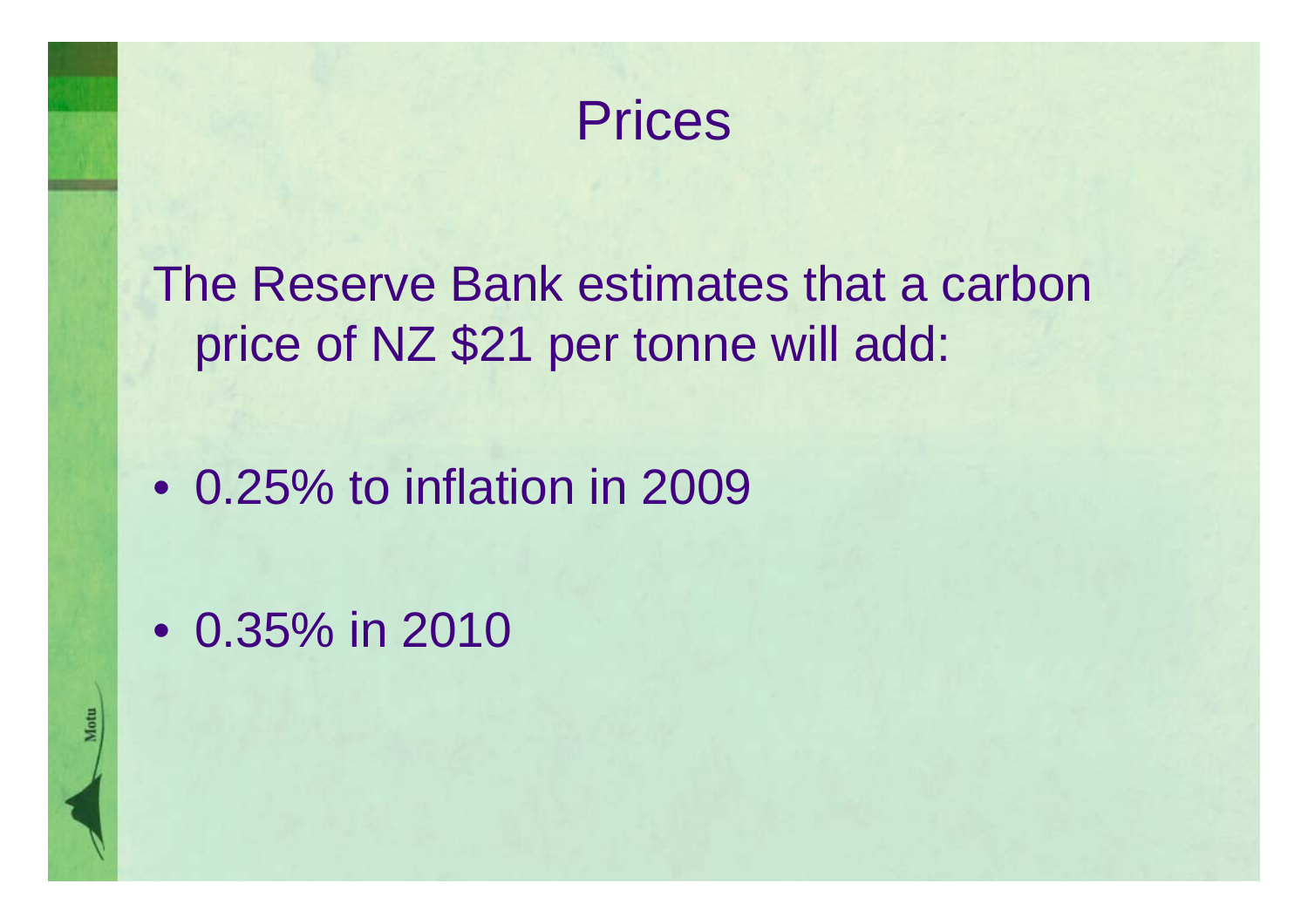## Electricity prices

- 2008-2012 retail electricity prices are likely to rise by between 5-20% (based on carbon prices of \$15-50/tonne)
- Real average wages projected to rise around 1.5%

Low income households spend more of their income on electricity and may face more acute tradeoff between warmth/health and other consumption.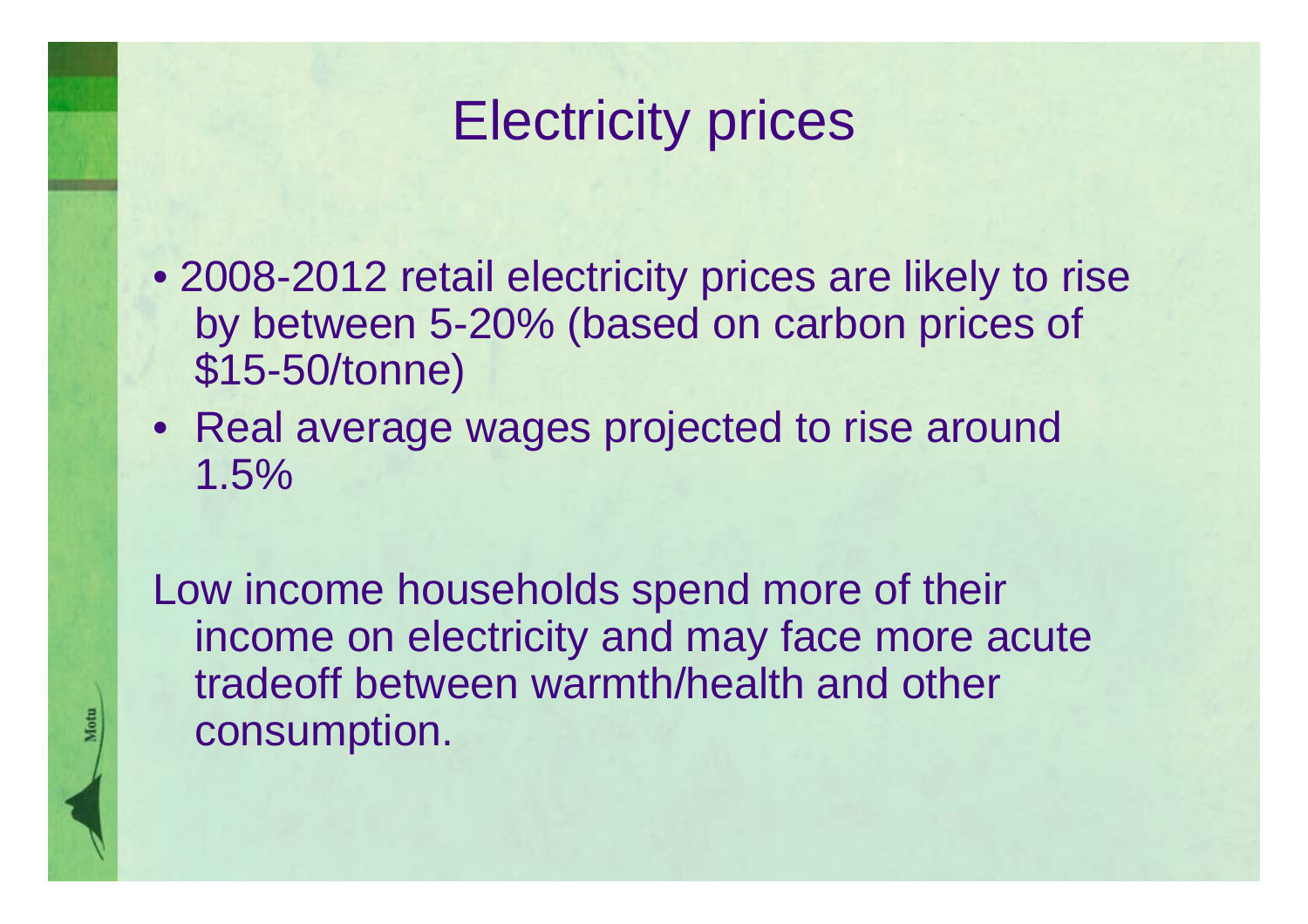# Fuel Prices

|                                     | <b>Emissions price scenarios</b> |                  |
|-------------------------------------|----------------------------------|------------------|
|                                     | $$25/t$ CO <sub>2</sub> -e       | \$50/t $CO2 - e$ |
| <b>Petrol c/litre including GST</b> | 6.1c $(4%)$                      | 12.2c(8%)        |
| Diesel c/litre including GST        | 6.7c $(7%)$                      | 13.3c(14%)       |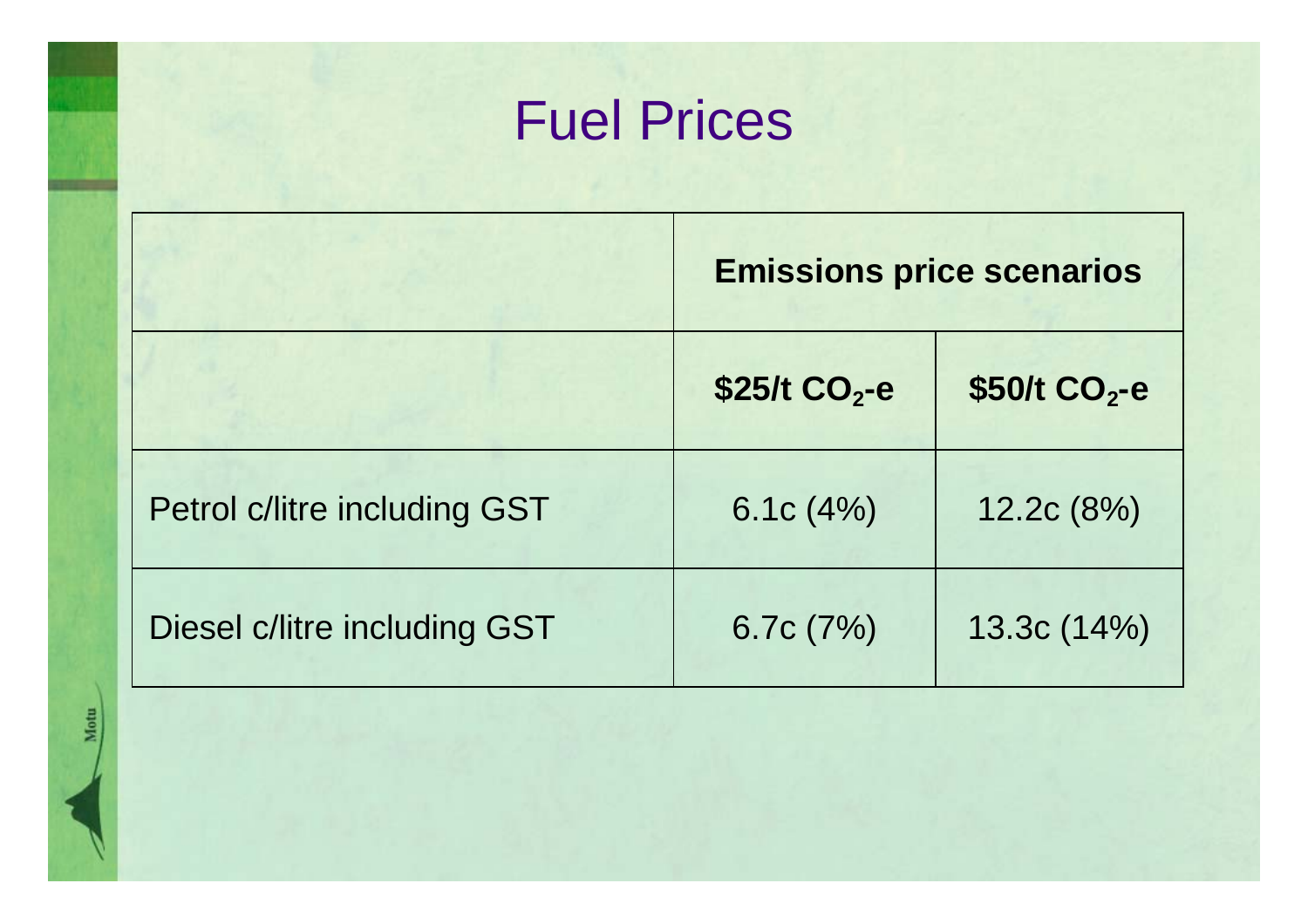Fuel Prices: who is most affected share of expenditure Middle income people affected most as

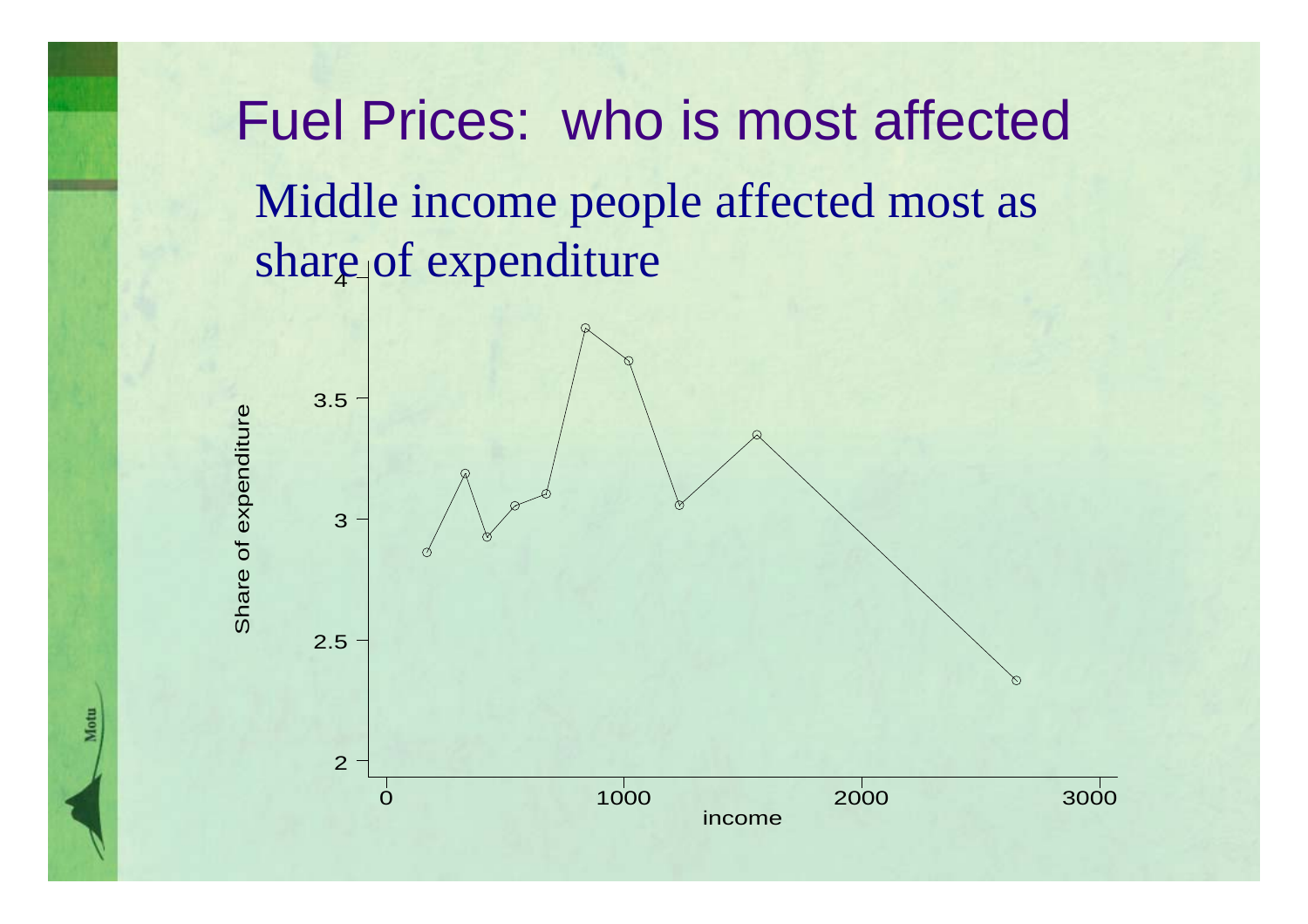### Fuel prices: who is most affected

- Working people in 40-50 age group (teenage children?)
- People in rural areas? Aucklanders?

Some poor and older people are very dependent on transport and may be vulnerable to fuel prices and increased vehicle costs.

Poorer people would benefit from improved public transport.